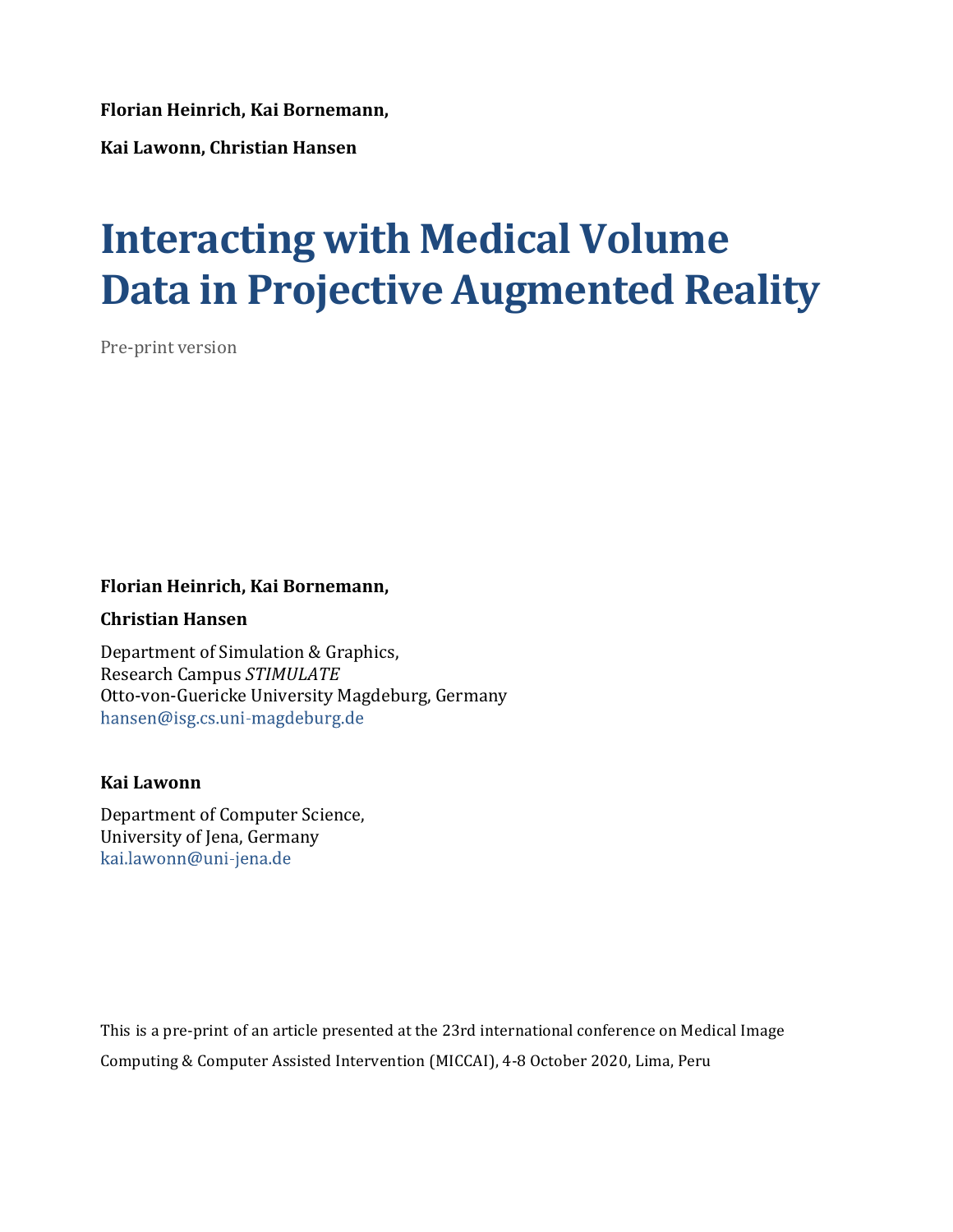# Interacting with Medical Volume Data in Projective Augmented Reality

Florian Heinrich<sup>1,2</sup>, Kai Bornemann<sup>1,2</sup>, Kai Lawonn<sup>3</sup>, and Christian Hansen1,2[0000−0002−5734−7529]

 $1$  University of Magdeburg, Universitätsplatz 2, 39106 Magdeburg, Germany

 $^2$  Research Campus  $STIMULATE$ , Sandtorstrasse 23, 39106 Magdeburg, Germany

 $3$  University of Jena, Fürstengraben 1, 07743 Jena, Germany

Abstract. Medical volume data is usually explored on monoscopic monitors. Displaying this data in three-dimensional space facilitates the development of mental maps and the identification of anatomical structures and their spatial relations. Using augmented reality (AR) may further enhance these effects by spatially aligning the volume data with the patient. However, conventional interaction methods, e.g. mouse and keyboard, may not be applicable in this environment. Appropriate interaction techniques are needed to naturally and intuitively manipulate the image data. To this end, a user study comparing four gestural interaction techniques with respect to both clipping and windowing tasks was conducted. Image data was directly displayed on a phantom using stereoscopic projective AR and direct volume visualization. Participants were able to complete both tasks with all interaction techniques with respectively similar clipping accuracy and windowing efficiency. However, results suggest advantages of gestures based on motion-sensitive devices in terms of reduced task completion time and less subjective workload. This work presents an important first step towards a surgical AR visualization system enabling intuitive exploration of volume data. Yet, more research is required to assess the interaction techniques' applicability for intraoperative use.

Keywords: Interaction techniques · Medical volume data · Projective augmented reality.

## 1 Introduction

Exploring medical image data is essential for many modern surgical procedures in terms of diagnosis, planning and image guided surgery. This volume data is usually visualized as two-dimensional (2D) slices on conventional PC monitors, thus requiring surgeons to build mental maps of the actual patient anatomy. Three-dimensional (3D) data representations can facilitate this process [12, 19]. Moreover, such visualization enables a better understanding of spatial relations and an easier identification of anatomical or pathological structures [1].

These effects can potentially be enhanced by the concept of augmented reality (AR). By showing relevant anatomy directly on the patient, surgeons no longer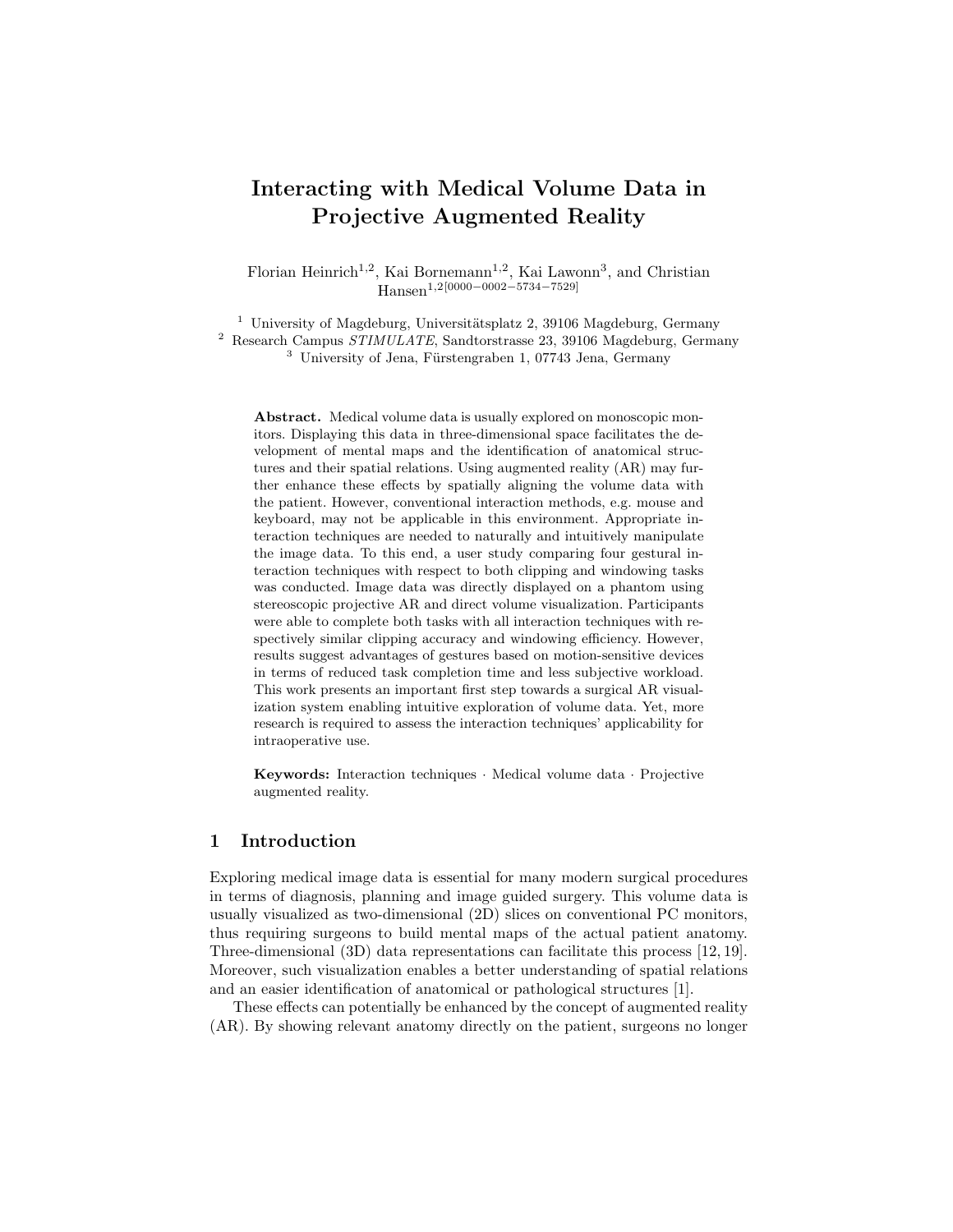need to split their focus between spatially separated monitors and the operation site. Additionally, mental effort for the understanding of anatomical spatial relations can be further reduced, because of less distance between these information sources [16, 21]. In the past, different technical solutions were developed to fuse both views on the patient and on the image data, e.g. augmented camera views displayed on monitors [22], optical see-through head mounted displays [17] or projector-camera-systems projecting volumetric image data directly onto the patient [21]. In comparison, projective AR does not require additional monitors in already crowded operating rooms or the user to wear head sets, which are often uncomfortable to wear for longer periods of time and could potentially compromise sterility.

To effectively explore and manipulate 3D image data, appropriate interaction methods are needed. Typical interaction tasks often require the manipulation of more degrees of freedom (DoF), than provided by conventional methods, e.g. mouse and keyboard [3]. Moreover, the need for sterility and limited space in the operating room further restrict needed interaction paradigms [15]. Therefore, more efficient techniques have been developed, that allow users to control more than two DoF simultaneously [11] and can be executed touchlessly [14]. Such intuitive methods are often based on natural human interaction in the form of gestures [6].

Related work identified advantages of using hand gestures [12, 20, 24] and evaluated different eligible input devices [9]. Foot gestures were identified as viable alternatives to manipulate image data even hands-freely [7, 10, 23]. In contrast, also interaction techniques using hand-held devices were explored [4]. Similar approaches were followed for immersive virtual reality applications using motion-sensitive controllers [2, 18]. Most of these techniques were developed for the interaction with image data displayed on monitors. However, methods developed for desktop environments may not be intuitive in AR systems because of the more complex dimensionality. Additionally, in AR, position, orientation and scale of image data are fixed in space while these parameters can be modified in desktop applications. Therefore, previous research findings may not be applicable for AR environments. Hence, this work evaluates four gestural interaction techniques with respect to their applicability for exploring medical volume data in projective AR. This type of AR was chosen because of its advantages in terms of sterility and space requirements. Moreover, interactive AR system projecting image data onto the operation site have not been investigated before.

# 2 Materials and Methods

A user study was conducted to evaluate different gestural interaction methods for the exploration of projected medical volume data. For this study, 26 medical students (16 female, median age: 24, median year of university: 4) with basic knowledge about medical image data were recruited. In the following, details and rationales of the study are presented. A supplementary video demonstrates implemented interaction concepts and tasks of the study.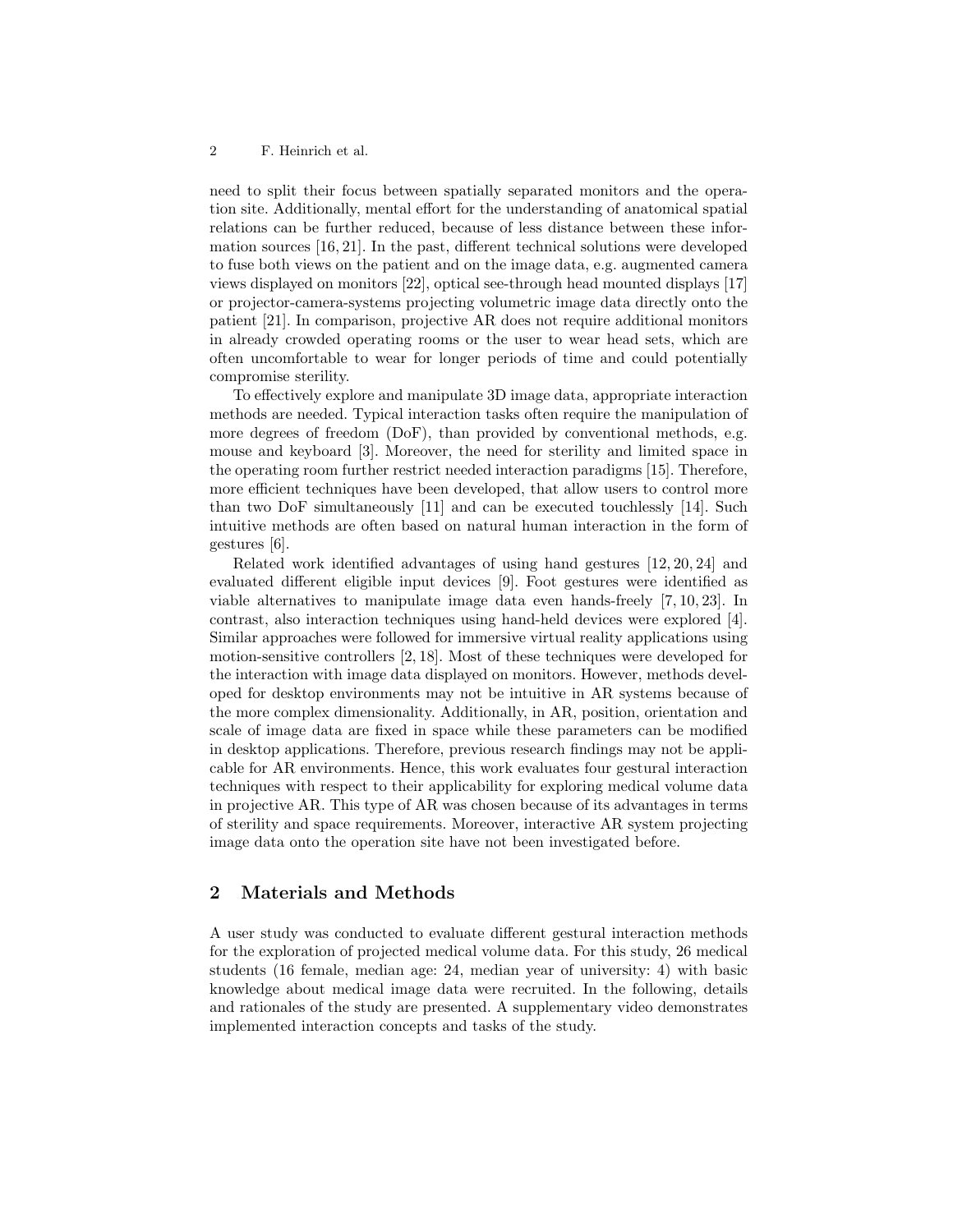

Fig. 1. Apparatus of implemented interaction techniques. a) Hand gestures. b) Foot gestures. c) Surgical instrument. d) Controller.

#### 2.1 Interaction Techniques

Related work suggests advantages of gestural interaction techniques over conventional input modalities. To ensure, that all methods can be executed during interventions, we restricted this work's techniques to single-handed use, leaving one hand still available. Implementations should provide methods to manipulate linear parameters, as well as means to activate or deactivate these modes.

First, an interaction concept based on hand gestures was implemented using the Myo gesture control armband (Thalmic Labs, Canada) for gesture recognition. A positively evaluated fist gesture [8] and an easy to distinguish finger double tap gesture were used for mode activation. Two inertial measurement units (IMU; Xsens, Netherlands) were attached to the users wrist and upper arm (see Fig. 1a). Using direct kinematics, the relative hand position of the user could be determined. Changes of that position were mapped to linear parameters, resulting in an overall grabbing and moving interaction concept.

We also implemented an interaction technique based on foot gestures. A toe tap, i.e. lifting and lowering the forefoot [23], was included as activation gesture. Heel rotations, i.e. rotating the forefoot around the heel, were implemented to change linear parameters. Degrees of rotation were mapped to the speed at which parameters were changed. Only one DoF could be manipulated at the same time. Therefore, toe taps were used to switch between parameters. An IMU attached to the forefoot measured relative foot movements, thus recognizing gestures (see Fig. 1b).

Surgical navigation systems are commonly used in image-guided surgery [17]. Device-based gestures could by adapted by using related tracked surgical instruments. We attached an HTC Vive tracker (HTC Corp., Taiwan) to a 3D-printed surgical pointer (see Fig. 1c). Movements of that instrument were mapped to changes of linear parameters. Mode activations were performed using toe taps because direct means of interaction, e.g. buttons, are not available on surgical instruments.

Finally, a controller-based interaction method using an HTC Vive controller was implemented for our prototype (see Fig. 1d). Manipulation modes were activated by pressing and holding the trigger button at the index finger or by touching and holding the trackpad at the thumb's position. Movement of the controller in space was than mapped to changes of linear parameters.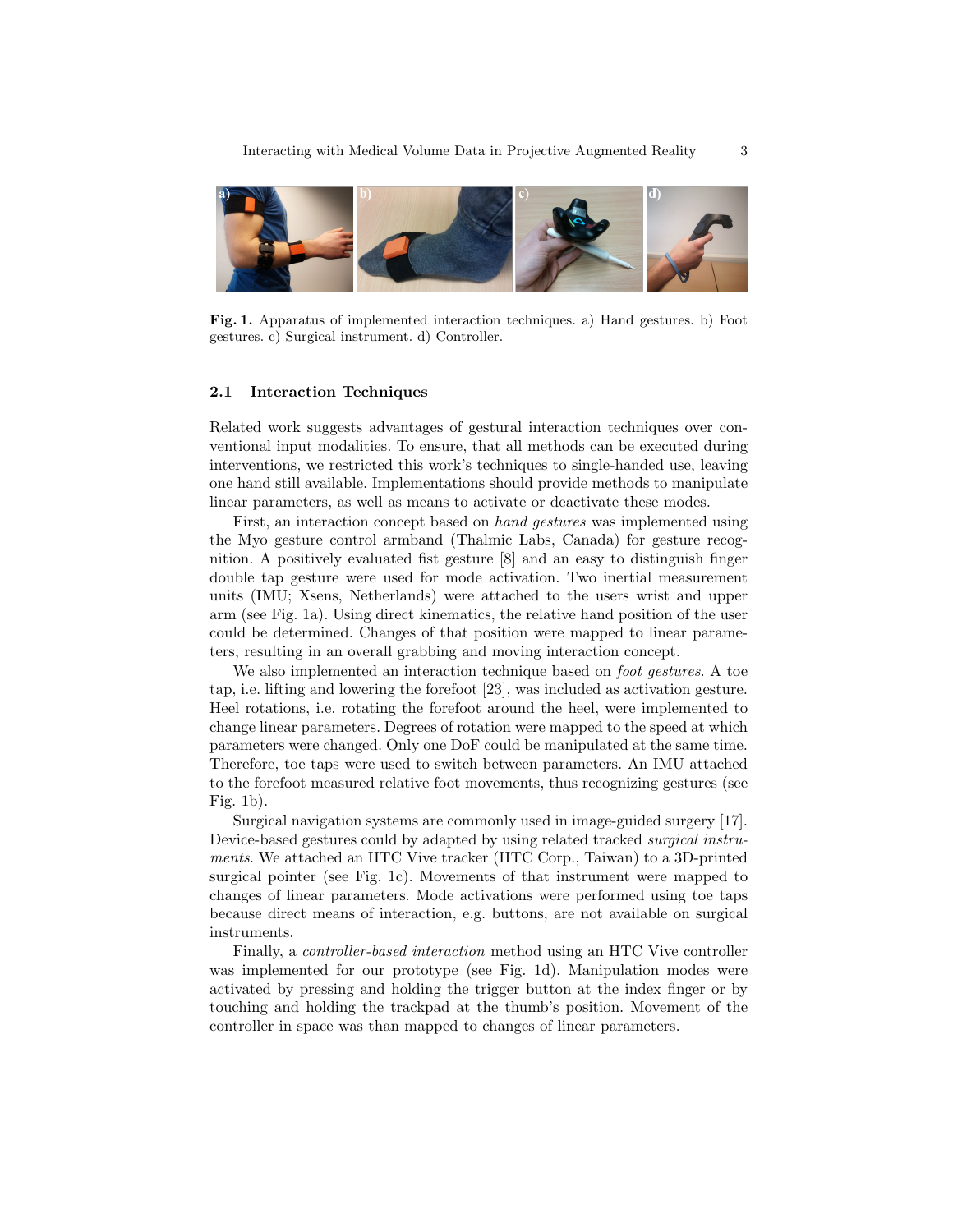

Fig. 2. The experimental setup. Projectors mounted above a table superimpose a torso phantom with a medical volume data set.

#### 2.2 Projection of Medical Volume Data

For this work, the Panoramix DICOM example data set provided by the software 3D Slicer (Kitware, USA) was scaled to match the dimensions of a human torso phantom, on which two stereoscopic projectors with an active shutter 3D system (Barco F50 WQXGA, Barco GmbH, Germany) displayed virtual contents. Both projectors were calibrated using a photogrammetric measurement system. Calibration results included a surface model of the projection surface, as well as extrinsic and intrinsic projector parameters. The user's head position was tracked with an HTC Vive tracker attached to a helmet worn by the user. That way, both binocular and kinematic depth cues were supported. Images based on the user's spatial position were rendered for each eye using the game engine Unity (Unity Technologies, USA). Then, these images were mapped onto the projection surface scan. Rendering that textured surface from the view of individual projectors resulted in the projection of undistorted, perspectivly correct images (see Fig. 2). GPU accelerated volume ray casting was performed to determine, which parts of the data were currently visible. Thereby, current windowing width and windowing level parameters mapped the intensity values of the used DICOM data set to the range 0 to 1. Afterwards these values were used to apply color and transparency via a transfer function. Furthermore, the visualized volume could be reduced using a clipping box.

#### 2.3 Tasks

This work's exploration tasks were limited to the manipulation of windowing parameters and the position and size of a clipping box, because in spatial projective AR systems, tasks manipulating transformation or camera parameters no longer apply. To this end, a search task was implemented that had to be completed with either windowing or clipping techniques. For that, a foreign body, i.e. a screw, was inserted into the volume data. Position, size, orientation and intensity value of the object were varied between trials to avoid bias. Only one target was present for each trial. For the windowing task, window level and window width needed to be manipulated, so that the hidden search object became visible (see Fig. 3a-b). An object was considered visible, when the windowing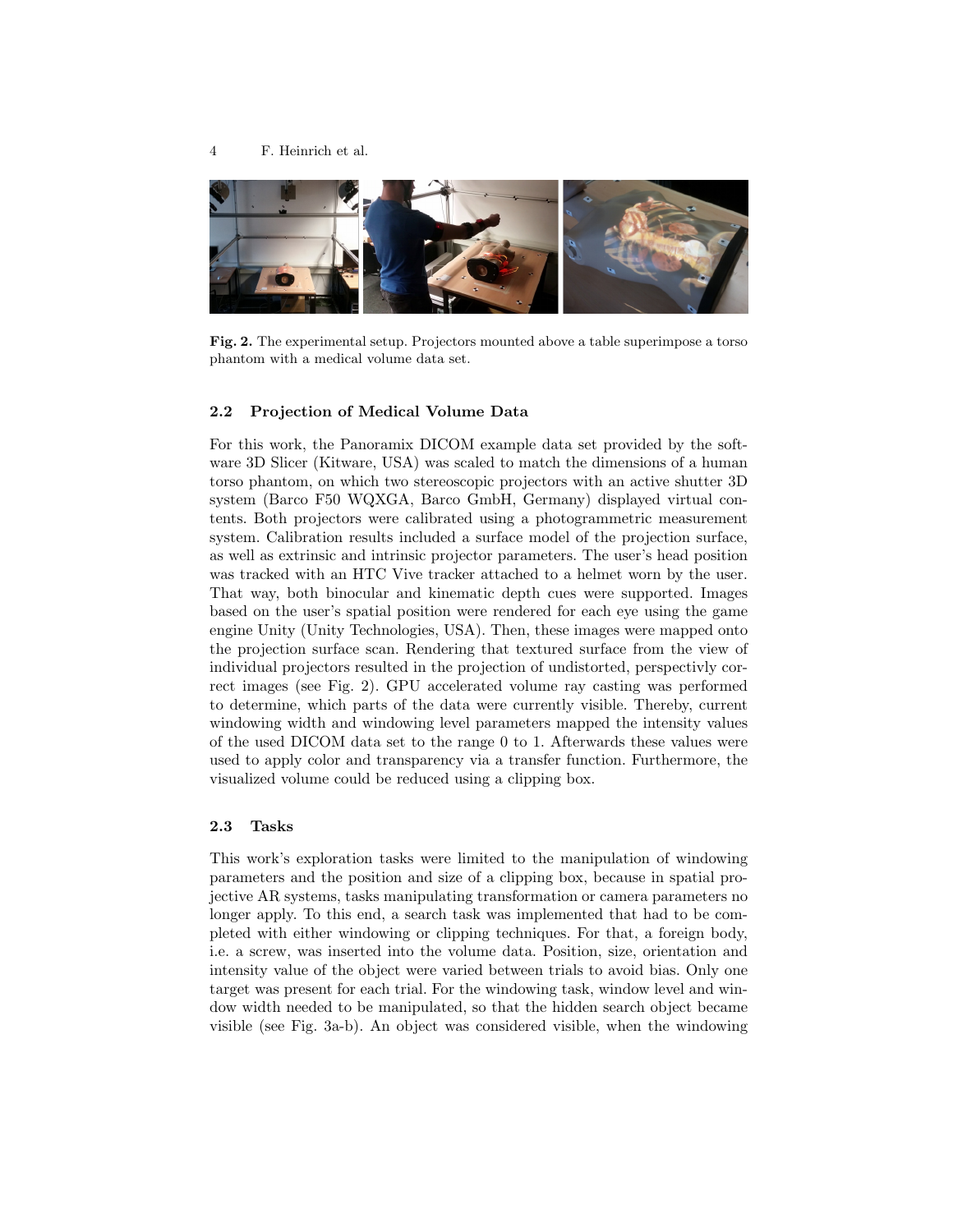

Fig. 3. Exploration task procedures. a) - b) Windowing task. c) - d) Clipping task.

parameters mapped its intensity value to a specific range of the used transfer function. After the target was found, windowing parameters were changed and a new target was inserted, until a total of four objects were detected. The clipping tasks required participants to change the position and size of a clipping box so that it encapsulated the search object as closely as possible without clipping the object itself (see Fig. 3c-d). Scaling and translation of the clipping box could be performed individually for each main axis. Both tasks are demonstrated in the supplementary video. Interaction techniques' mode activation methods were used to enable changing task-specific parameters. For the windowing task, only one method was needed to start changing both windowing parameters by vertical and horizontal movements, analogous to mouse input for 2D image slices. For the clipping task, individual activation gestures were used to enable either a change in clipping box size or position. Movements were then mapped to changes in respective main axis directions. These changes were always limited to the direction of greatest change, to avoid unwilling manipulation of more than one axis. As for foot-based interaction methods, the toe tap activation gesture needed to be performed consecutively to rotate between individual parameters.

## 2.4 Variables

Task completion time, total number of mode activations, i.e. how often the mode activation gestures were performed, and subjective workload were measured for both windowing and clipping tasks. Time measurement started after participants signalized their readiness and stopped when the individual task was considered finished. Subjective workload was estimated using the standardized raw TLX questionnaire. For clipping tasks, accuracy was measured by calculating the Jaccard index between the user-set and a perfect clipping box. This resulted in accuracy values between 0 and 100 with higher percentages representing higher congruence. Participant performance during windowing tasks was further evaluated by a degree of efficiency that was defined as the relation between the smallest possible amount both windowing parameters needed to be changed and their total accumulated sum of changes. Results were interpreted as percentages with higher values representing higher efficiency.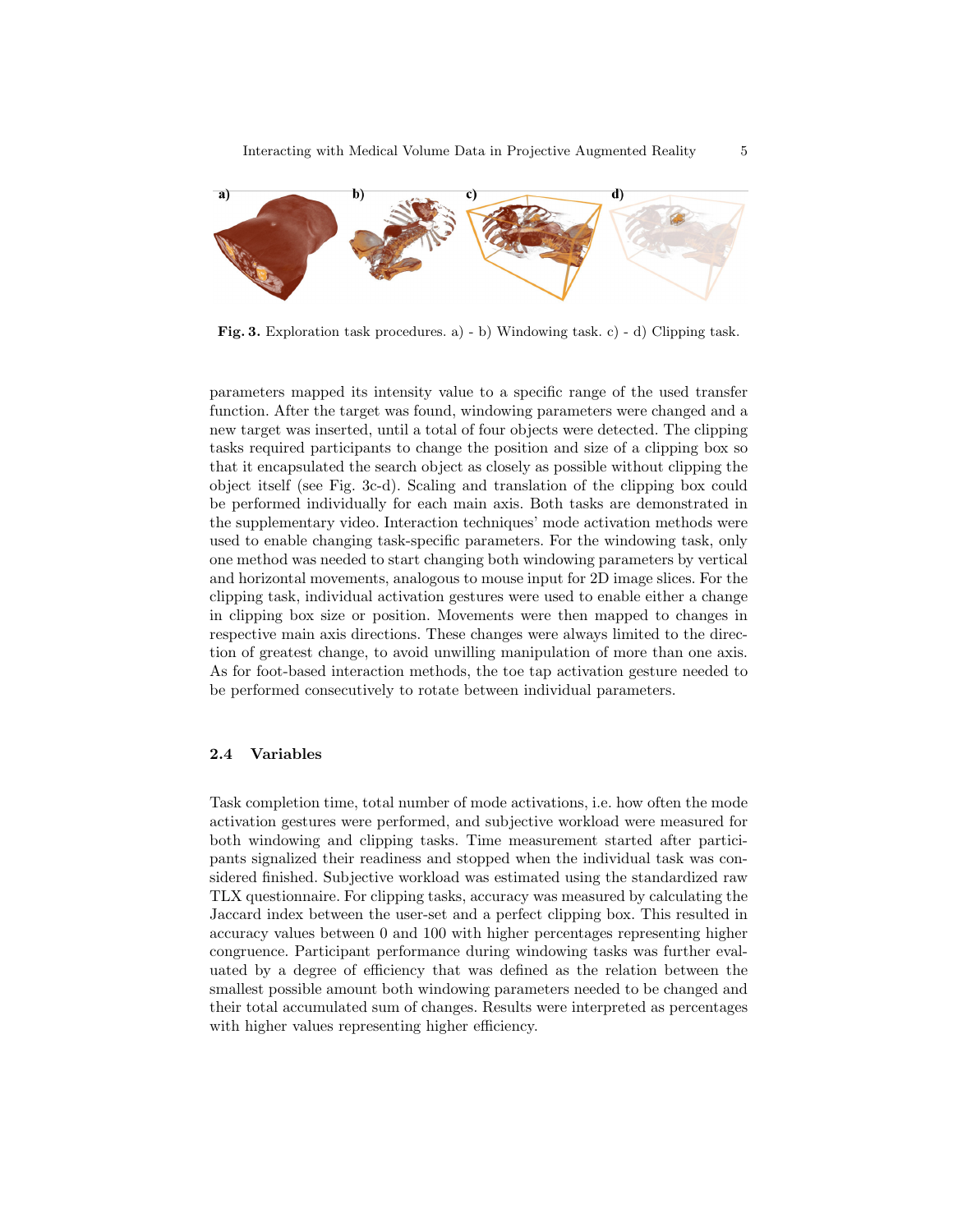#### 6 F. Heinrich et al.

| Variable             | df | F     | р       | Sig.   | $\overline{\eta^2}$ | Effect        | Figure    |
|----------------------|----|-------|---------|--------|---------------------|---------------|-----------|
| Windowing Task       |    |       |         |        |                     |               |           |
| Efficiency           | 3  | 2.24  | 0.088   |        | 0.063               | medium effect | Fig. 4a   |
| Task completion time | 3  | 12.40 | < 0.001 | *      | 0.271               | large effect  | Fig. $4b$ |
| Mode switches        | 3  | 6.80  | < 0.001 | $\ast$ | 0.169               | large effect  | Fig. $4c$ |
| Subjective workload  | 3  | 5.65  | 0.001   | *      | 0.145               | large effect  | Fig. 4d   |
| <b>Clipping Task</b> |    |       |         |        |                     |               |           |
| Accuracy             | 3  | 0.47  | 0.705   |        | 0.014               | small effect  | Fig. 5a   |
| Task completion time | 3  | 9.48  | < 0.001 | *      | 0.221               | large effect  | Fig. $5b$ |
| Mode switches        | 3  | 6.28  | < 0.001 | $\ast$ | 0.159               | large effect  | Fig. 5c   |
| Subjective workload  | 3  | 8.68  | < 0.001 | *      | 0.207               | large effect  | Fig. 5d   |

**Table 1.** Summary of the ANOVAs' results ( $\alpha$  < .05).

## 2.5 Procedure

After initial instructions and collecting demographic participant data, the head tracking system was set up and calibrated according to the subject's eye position. Then the first windowing and clipping task trials began for the first interaction technique. For each participant, the order of interaction techniques were randomized to avoid bias caused by learning effects. Moreover, the order of windowing and clipping tasks was alternated between participants. Before each task, participants were given the chance to train under the current experimental conditions until they felt comfortable to start. After finishing a task, participants were asked to fill out the raw TLX questionnaire. The next interaction technique was evaluated after both tasks were fulfilled. The experiment concluded with a brief informal questionnaire about participant feedback.

# 3 Results

Data for the windowing and for the clipping tasks were analyzed separately. One-way ANOVAs were conducted for each task-related variable to investigate effects of the interaction technique factor. Their results are summarized by Table 1. Afterwards, post-hoc tests were conducted to analyze individual differences between factor levels. To this end, pairwise t-tests with Bonferroni correction were performed. Fig. 4 and Fig. 5 visualize identified effects, as well as statistically significant post-hoc test results.

# 4 Discussion and Conclusion

Participants were able to fulfill both exploration tasks using all interaction techniques, as supported by similar accuracy and efficiency results. However, differences between concepts are shown for the other variables. Foot gestures generally performed worst, as indicated by higher subjective workload and longer task completion times. This may have been because the concept only allowed for the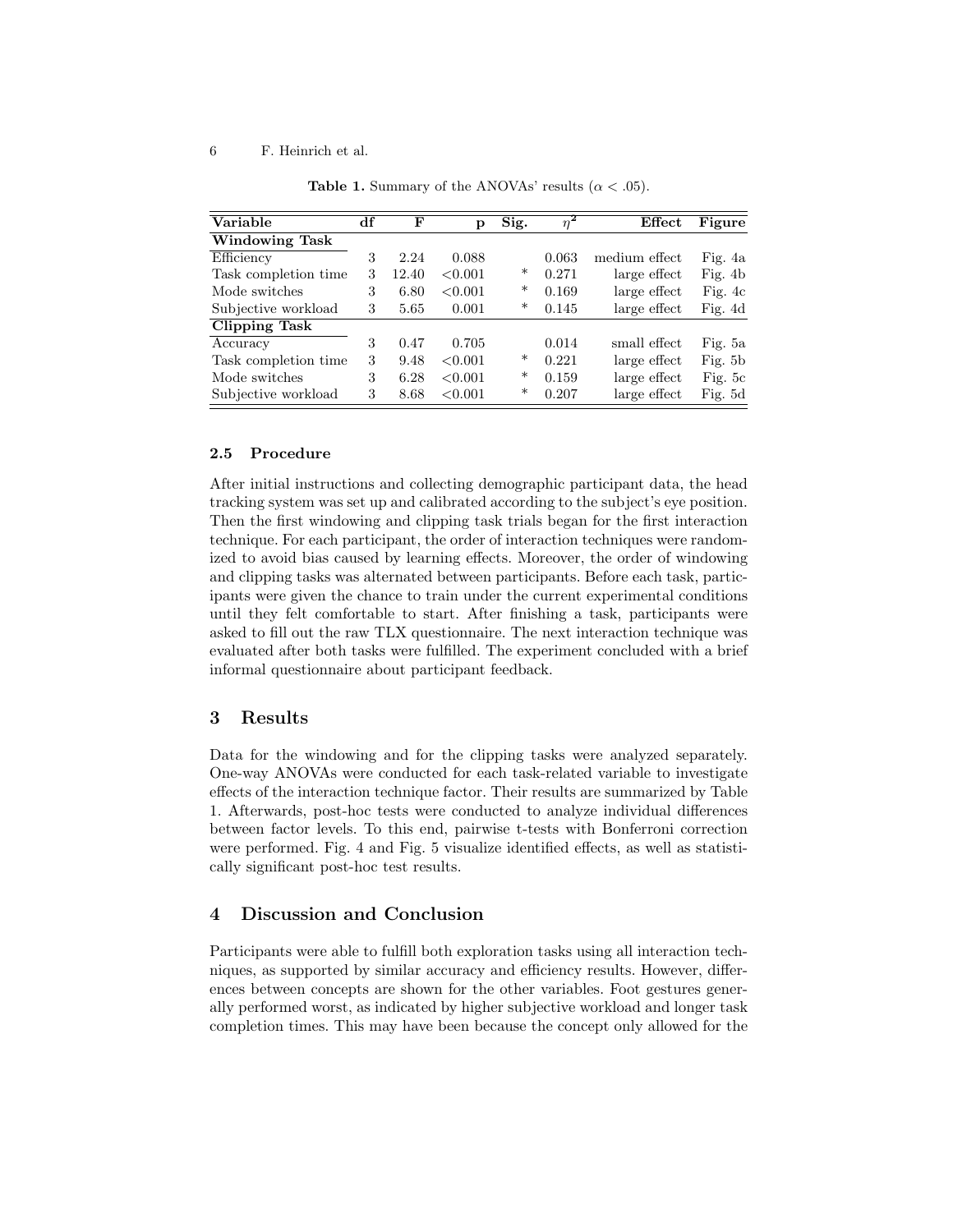

Fig. 4. Windowing task results. Effects of interaction techniques on a) efficiency, b) task completion time\*, c) mode activations\* and d) subjective workload\*. Error bars respresent standard errors. Horizontal lines indicate statistically significant post-hoc test results.



Fig. 5. Clipping task results. Effects of interaction techniques on a) accuracy, b) task completion time\*, c) mode activations\* and d) subjective workload\*. Error bars respresent standard errors. Horizontal lines indicate statistically significant post-hoc test results.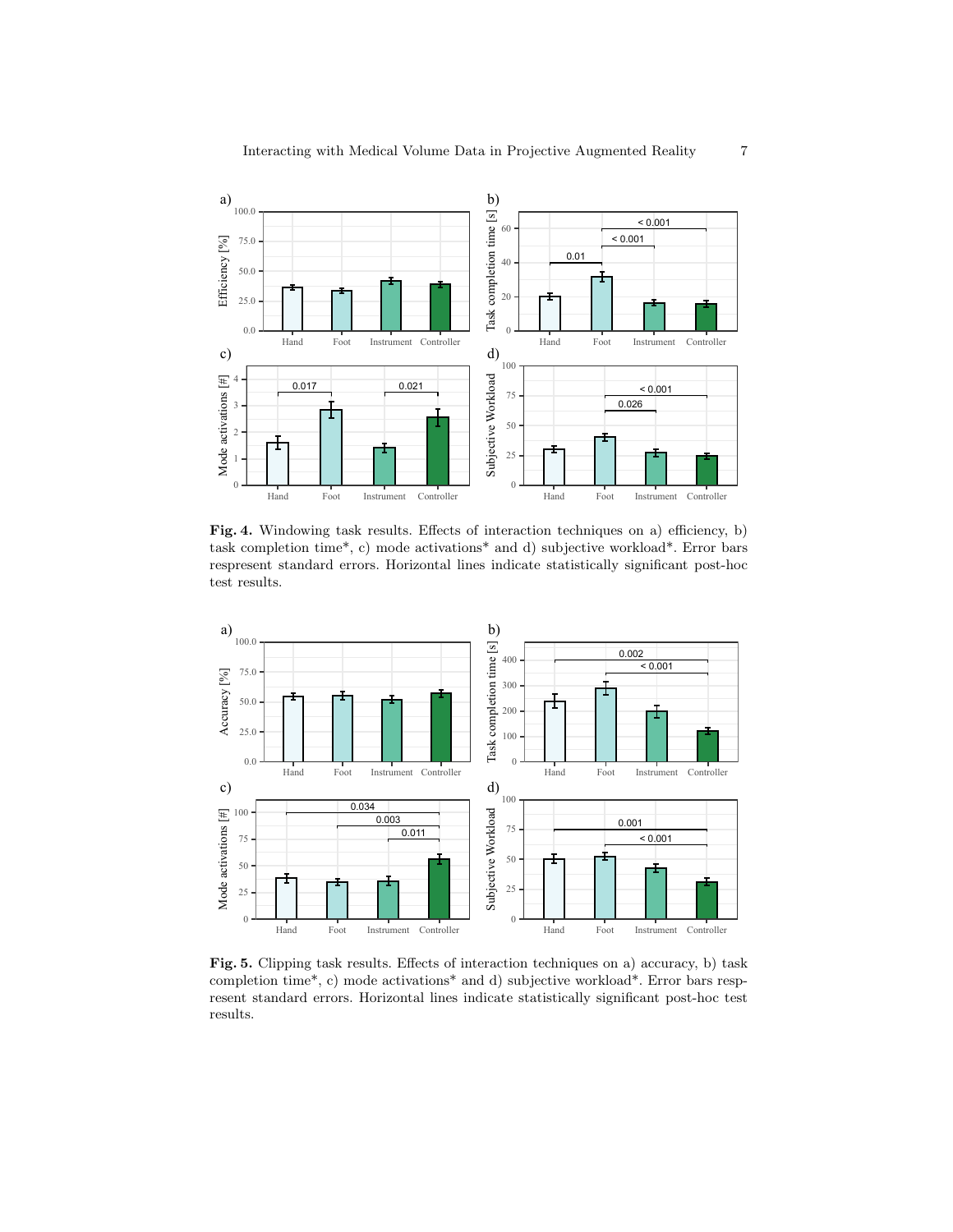#### 8 F. Heinrich et al.

manipulation of one DoF at the same time. As a result, the concept required more mode activations for the windowing task than other methods. Moreover, some participants reported problems in successfully performing the toe tap activation gesture and found the heel rotation gesture to be exhausting, which is partially reflected by a higher subjective workload. Hand gestures performed better than foot gestures, but not as well as controller-based interaction. These differences may have been caused by the concept only mapping relative hand movement to parameters, as opposed by global hand movement implemented by the instrument and controller concepts. As a result, movement axes and and changed parameter dimensions not always coincided. Implemented mode activation gestures may have also influenced the results, as participants reported gesture recognition and latency problems. Additionally, performing the finger double tap gesture sometimes coincided with inadvertent manipulation of parameters. Interaction using a surgical instrument resulted in similar but slightly better results compared to the hand gesture concept. The concept combined aspects of the controller concept, i.e. global tool position used for parameter manipulation, and the foot gesture concept, i.e. the activation gesture. This may have contributed to the results because of reported issues regarding the toe tap recognition. With button presses, the controller concept provided for simpler mode activation methods. This may have influenced the concepts overall advantages in terms of task completion time and subjective workload and is potentially reflected by the method's higher number of total mode activations. The easier to perform gesture may have led to participants switching between modes more frequently, resulting in an overall faster and iterative work flow.

The choice of implemented mode activation gestures seems crucial for user performance during investigated tasks. Foot gestures and hand gestures were both affected by recognition problems. More training could have solved these issues. However, more research should be conducted in improving recognition robustness. Wen et al. [24] also proposed using hand gestures for manipulating projected radiological 3d images. They used a different set of gestures and tracking hardware, that may have performed differently in this work's evaluation. Future research could, therefore, investigate effects of different gestures and recognition systems. Since the foot gesture concept performed worst in the user study, linear parameters should be rather modified using hand gestures or hand-controlled devices because of more controllable DoF and less exhaustion. In these cases, foot gestures seem to more suited than hand gestures for mode activations because of possible inadvertent modification of linear parameters controlled by the same hand. Yet, future work should evaluate different alternatives to the evaluated toe tap. Voice commands were not included in this experiment because of low expected speech recognition rates in noisy operating rooms. However, they still may be viable mode activation alternatives [13]. Thus, voice control may complement identified limitations of the current setup and should, therefore, be investigated in a future iteration of this work.

A meaningful continuation of this work would also be a comparison of investigated methods and conventionally used approaches to interact with medical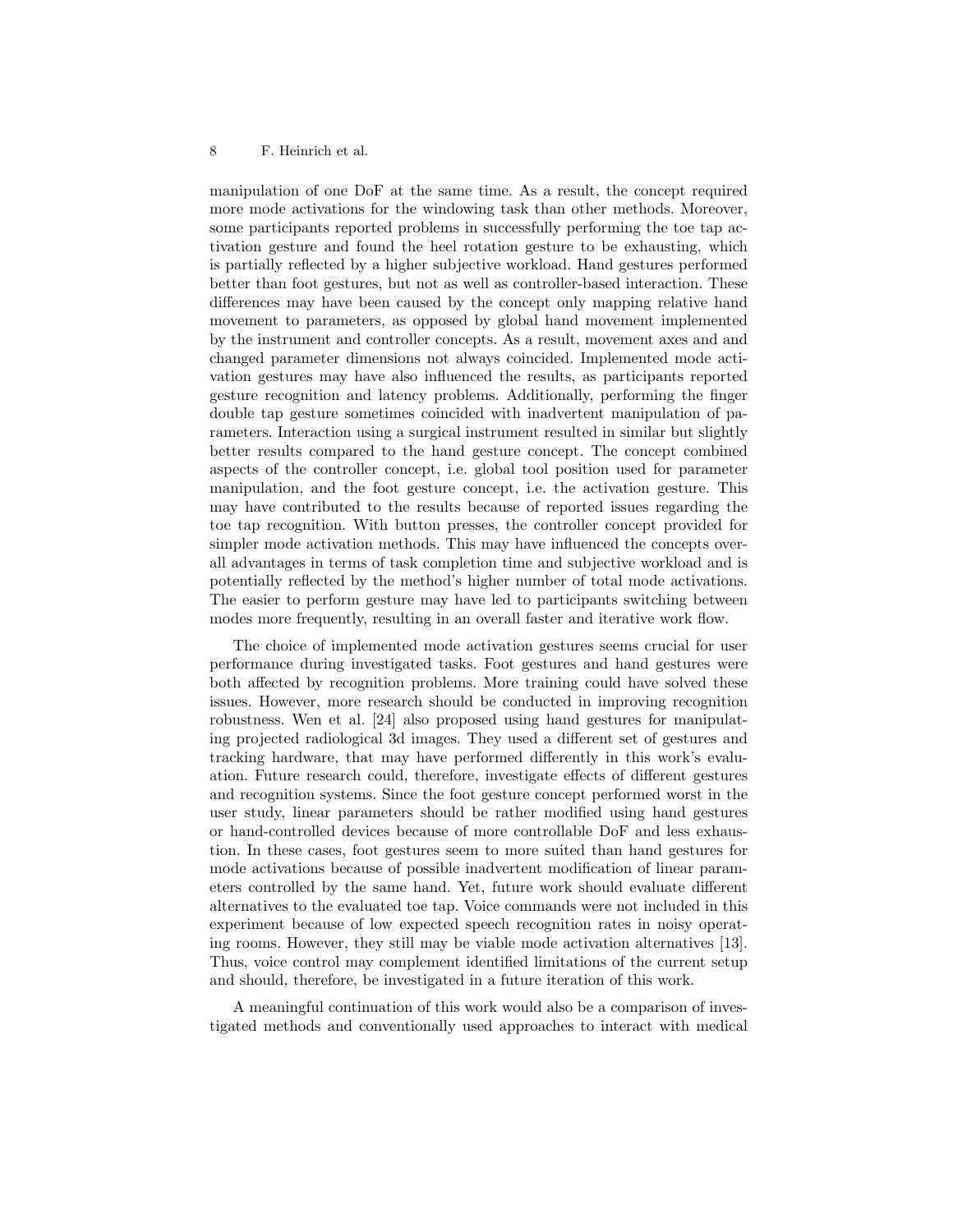image data, i.e. mouse input and visualizations on a monitor. Compared to conventional mouse interaction, using hand gestures was shown to be advantageous for the rotation of 3D models in terms of speed and precision [12]. Hettig et al. [9] compared different hand gestures detected by the Leap Motion controller (Ultraleap, UK & USA) and the Myo armband with the conventional methods of joystick input and verbal task delegation for rotation and navigation tasks. They found that both evaluated touchless interaction methods were viable alternatives for the conventional approaches. Similar comparisons could be conducted regarding this work's methods.

The present study was conducted under laboratory conditions only. The integration of used hardware systems in clinical environments is dependent on spatial and sterility conditions. The proposed controller-based method entails some sterility issues, similar to those of mice and keyboards in the operating room. Initial findings suggest, that these problems may be solved by wrapping the controller in a sterile plastic bag. However, potential resulting performance issues would need to be examined in future research. The instrument-based method is dependent on external tracking systems. The currently used, cumbersome HTC Vive tracker would need to be replaced by different techniques. Surgical navigation systems usually involve infrared-based optical tracking cameras, which could be used for this method, as well [17]. Additionally, the implemented head tracking method using a head-worn helmet would need to be replaced for clinical environments, as well. Gierwialo et al. [5] describe an alternative solution requiring only a small marker attached to a headband, that could be more easily integrated into surgical workflow. Also, markerless methods using depth cameras, like the Microsoft Kinect sensor (Microsoft Corporation, USA) could be implemented [12, 24]. Finally, dynamic patient registration methods need to be integrated to the system to correctly superimpose projected images on moving patients. Tissue deformation and respiratory movement models would also be meaningful additions. However, this topic was not focused on in this work, because first research objectives only included interaction and visualization aspects. Therefore, more research is needed to evaluate the applicability of developed techniques for the intraoperative use.

In conclusion, this work represents an important step towards the development of interaction techniques for surgical AR and has the potential to foster the clinical integration and acceptance of advanced AR visualization techniques in the operating room.

## 5 Acknowledgments

This work was funded by the German Research Foundation (HA 7819/1-2 & LA  $3855/1-2$ ).

## References

1. D'Agostino, J., Diana, M., Vix, M., Soler, L., Marescaux, J.: Three-dimensional virtual neck exploration before parathyroidectomy. New England Journal of Medicine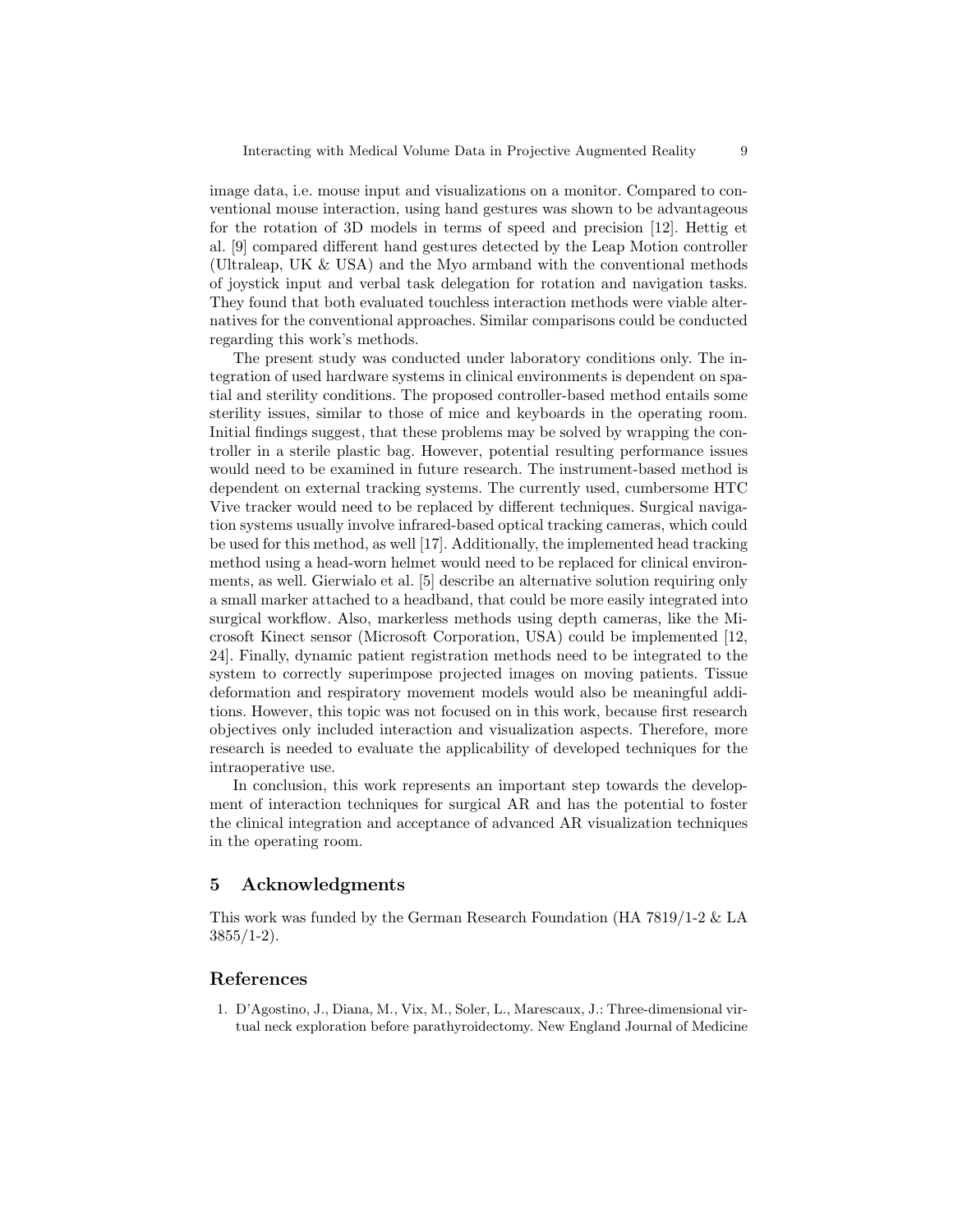10 F. Heinrich et al.

367(11), 1072–1073 (2012)

- 2. Egger, J., Gall, M., Wallner, J., Boechat, P., Hann, A., Li, X., Chen, X., Schmalstieg, D.: Htc vive mevislab integration via openvr for medical applications. PloS one 12(3), e0173972 (2017)
- 3. Gallo, L.: A study on the degrees of freedom in touchless interaction. In: SIG-GRAPH Asia 2013 Technical Briefs. p. 28. ACM (2013)
- 4. Gallo, L., De Pietro, G., Marra, I.: 3d interaction with volumetric medical data: Experiencing the wiimote. In: Proceedings of the 1st International Conference on Ambient Media and Systems. Ambi-Sys '08, ICST (Institute for Computer Sciences, Social-Informatics and Telecommunications Engineering), Brussels, BEL (2008)
- 5. Gierwiało, R., Witkowski, M., Kosieradzki, M., Lisik, W., Groszkowski, L., Sitnik, R.: Medical augmented-reality visualizer for surgical training and education in medicine. Applied Sciences 9(13), 2732 (2019)
- 6. Goth, G.: Brave nui world. Communications of the ACM 54(12), 14–16 (2011)
- 7. Hatscher, B., Luz, M., Hansen, C.: Foot interaction concepts to support radiological interventions. i-com 17(1), 3–13 (2018)
- 8. Hettig, J., Mewes, A., Riabikin, O., Skalej, M., Preim, B., Hansen, C.: Exploration of 3d medical image data for interventional radiology using myoelectric gesture control. In: Proceedings of the Eurographics Workshop on Visual Computing for Biology and Medicine. pp. 177–185. Eurographics Association (2015)
- 9. Hettig, J., Saalfeld, P., Luz, M., Becker, M., Skalej, M., Hansen, C.: Comparison of gesture and conventional interaction techniques for interventional neuroradiology. International journal of computer assisted radiology and surgery 12(9), 1643–1653 (2017)
- 10. Jalaliniya, S., Smith, J., Sousa, M., Büthe, L., Pederson, T.: Touch-less interaction with medical images using hand & foot gestures. In: Proceedings of the 2013 ACM conference on Pervasive and ubiquitous computing adjunct publication. pp. 1265– 1274 (2013)
- 11. Jankowski, J., Hachet, M.: A survey of interaction techniques for interactive 3d environments. In: Eurographics (2013)
- 12. Kirmizibayrak, C., Radeva, N., Wakid, M., Philbeck, J., Sibert, J., Hahn, J.: Evaluation of gesture based interfaces for medical volume visualization tasks. In: Proceedings of the 10th international conference on Virtual reality continuum and its applications in industry. pp. 69–74. ACM (2011)
- 13. Mentis, H.M., O'Hara, K., Gonzalez, G., Sellen, A., Corish, R., Criminisi, A., Trivedi, R., Theodore, P.: Voice or gesture in the operating room. In: Proceedings of the 33rd Annual ACM Conference Extended Abstracts on Human Factors in Computing Systems. pp. 773–780. ACM (2015)
- 14. Mewes, A., Hensen, B., Wacker, F., Hansen, C.: Touchless interaction with software in interventional radiology and surgery: a systematic literature review. International journal of computer assisted radiology and surgery 12(2), 291–305 (2017)
- 15. Mewes, A., Saalfeld, P., Riabikin, O., Skalej, M., Hansen, C.: A gesture-controlled projection display for ct-guided interventions. International journal of computer assisted radiology and surgery  $11(1)$ , 157–164 (2016)
- 16. Nicolau, S., Soler, L., Mutter, D., Marescaux, J.: Augmented reality in laparoscopic surgical oncology. Surgical oncology 20(3), 189–201 (2011)
- 17. de Oliveira, M.E., Debarba, H.G., Lädermann, A., Chagué, S., Charbonnier, C.: A hand-eye calibration method for augmented reality applied to computer-assisted orthopedic surgery. The international journal of medical robotics and computer assisted surgery 15, e1969 (2019). https://doi.org/10.1002/rcs.1969